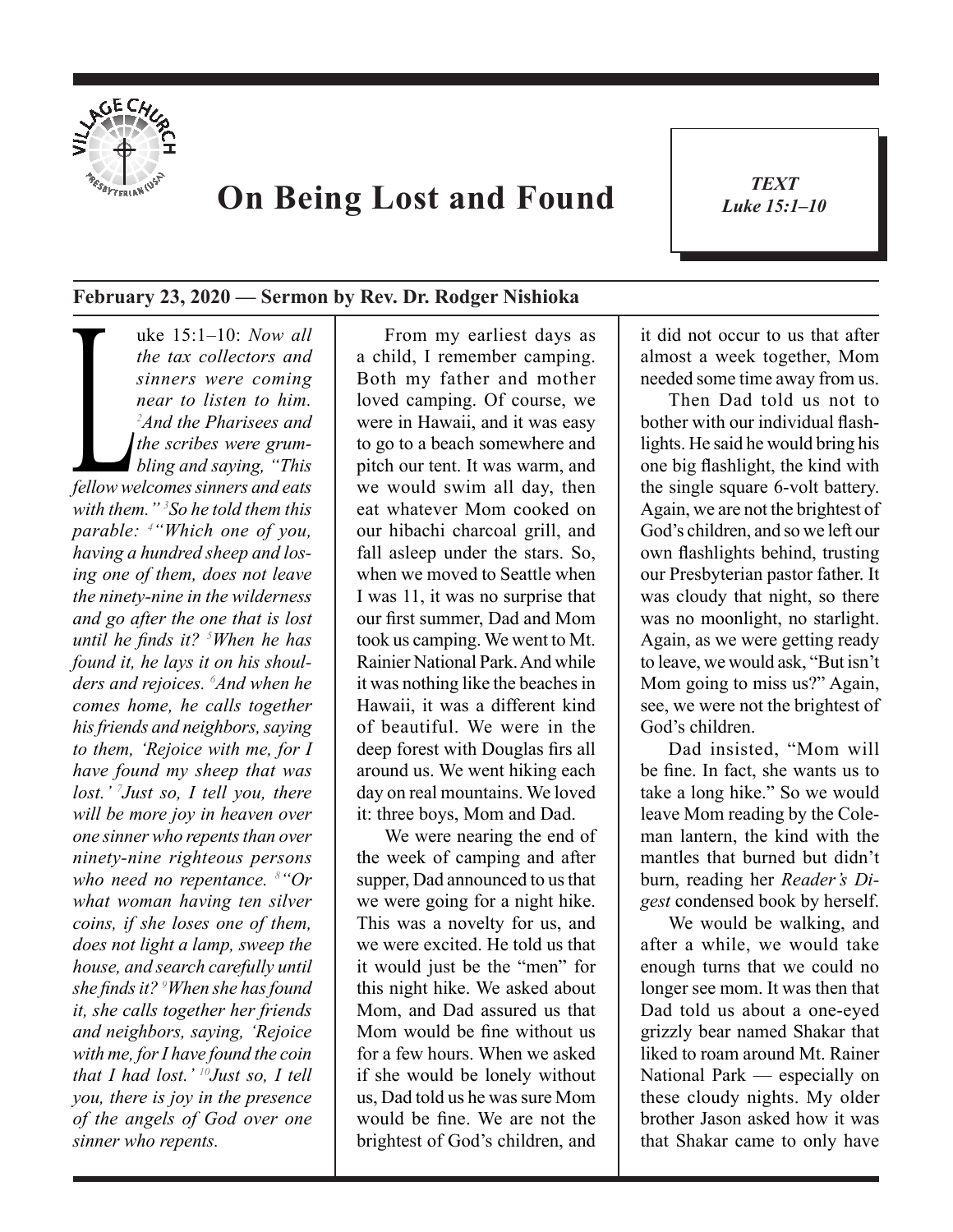2

one eye, and Dad said that years ago, a Japanese American little boy had thrown a rock at him and taken out his eye. Ever since then, Shakar had a special hatred and hunger for Japanese American little boys. Dad said Shakar could smell Japanese American little boys from miles away. He especially liked to eat Japanese American little boys because we ate so much fish. We were like surf and turf in one bite — flesh and seafood all at once.

Then, while we were hiking, our Presbyterian pastor father, who has taken vows before God and others to love God with all her heart and soul and mind and strength and to love others as he wants to be loved, Dad would take out of his pocket a goodsized rock, and when we were not looking, he would throw it in some nearby bushes. And we would say, "What was that?"

Dad would say, "I don't know. But it sounded big." Then, while we were getting worried, our father, from whom we are his offspring, this Presbyterian pastor who has taken vows to be honest and truthful and to love God and to love others as he wants to be loved, would turn off his flashlight so it was pitch black. I am talking about the kind of pitch darkness that you could hold up your hand in front of your face and not see. And Dad would say, "Well, boys, that is the oddest thing. I just put a new battery in this."

And we would be searching for him, and then our father, bone of our bone and flesh of our flesh, there in the darkness, right in the midst of us, would stop talking. We would be like "Dad? Dad?" And he would not answer. "Where's Dad?"

And then Garfield, the youngest at the time, who has always had an Eeyore-like personality, would say, "He's been eaten. Shakar must have gotten to him. We are now half orphans. Perhaps he has eaten Mom, too. She was, after all, unprotected." Well now Jason is trying to reach Gar to get him to stop talking, and I am crying. I remember our grabbing on to each other and running in the complete darkness through trees and hitting branches and tripping over rocks and logs and falling and then, in a miraculous moment, seeing Mom sitting at the table reading her book by the Coleman lantern.

We would run out of the dark. and we would climb all over Mom, terrified, and we would all be talking at once. "Mom, we were lost!" "We don't know what happened to Dad!" "He's been eaten. You are now a widow."

All the while Mom is asking, "Boys, where is your father?"

And breathless, we would tell her, "We don't know! His flashlight broke and then …" And just at that moment, a miracle! Dad would come out of the woods, and his flashlight would be working again, and we would run to him and climb on him and say, "Dad! You're alive! We're so glad!" I told you we were not the brightest of God's children.

Usually that episode would end with something like Mom telling us we were fine and then looking at Dad and saying "Dick, we need to talk in the car." And Dad saying, "Alice, I don't know

what happened. The boys just ran off without me"

There is something about being lost and then being found. When the religious leaders of the day, the Pharisees and the scribes, really lawyers, were grumbling about how Jesus welcomes sinners and eats with them, Jesus tells them a parable, a story with a purpose, about a shepherd who discovers he has lost one sheep, and leaving the other 99 behind in the wilderness, he goes and searches for that one. And when he finds the lost sheep, he lays it on his shoulders and carries it home and rejoices, and calls his friends and neighbors together to celebrate.

Then he tells a parable about a woman who has ten silver coins. Actually it says ten drachmas, which is worth about a day's wage for a laborer — not a huge sum, but not insignificant. Still, when she discovers she has lost one coin, she lights a lamp and sweeps the house, turns the house upside down in the middle of the night. And when she finds the lost coin, just like the shepherd, she calls her friends and neighbors and throws a party, likely spending more than the value of the lost coin to celebrate.

By our standards today, neither parable makes much sense. For most businesses, a one percent loss is nothing. You have 100 sheep and discover one is missing, fine — even losing a day's wage, ten percent of your wages. It hurts, but to spend all night looking for it, and then when you find it, spending it on a party?!